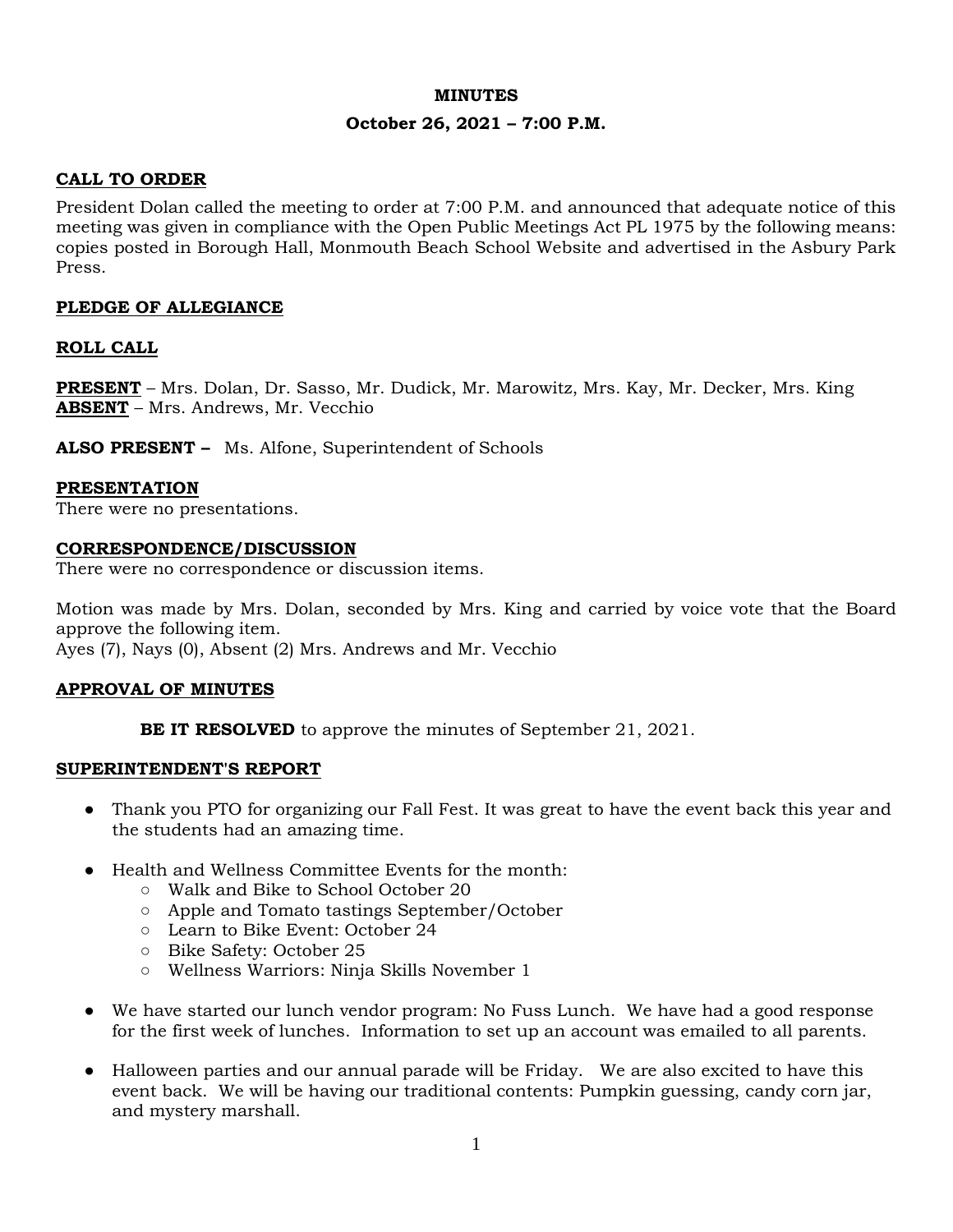# ● **SUPERINTENDENT'S REPORT (continued)**

- Best of luck to Mrs. Gillick, as she begins her retirement November 1. She will be our Grand Marshall for the Halloween Parade.
- We have started our schedule for 3-5th graders to begin working in the Innovation Lab with Mr. Aviles. We are hoping to run a cycle schedule so that many of our students can have time in the lab.
- We have purchased 3-tower gardens for our building. They are soilless growing stations. PK and Kindergarten will be starting off using the first one next week.

# **BOARD PRESIDENT**

Motion was made by Mrs. Dolan, seconded by Mrs. King and carried by voice vote that the Board approve the following items (A - G).

Ayes (7), Nays (0), Absent (2) Mrs. Andrews and Mr. Vecchio

A. **BE IT RESOLVED** to approve the following statistical information:

| Preschool    | 39 | Grade 3-1 | 14 | Grade 6-1 | 13 |
|--------------|----|-----------|----|-----------|----|
| Kindergarten | 16 | Grade 3-2 | 15 | Grade 6-2 | 14 |
| Grade 1-1    | 09 | Grade 4-1 | 13 | Grade 7-1 | 12 |
| Grade 1-2    | 09 | Grade 4-2 | 12 | Grade 7-2 | 11 |
| Grade 2-1    | 10 | Grade 5-1 | 14 | Grade 8-1 | 13 |
| Grade 2-2    | 10 | Grade 5-2 | 14 | Grade 8-2 | 12 |

### **Student Enrollment as of September 30, 2021 Total 250**

### **Student Attendance**

| September | 96.5% | February |  |
|-----------|-------|----------|--|
| October   |       | March    |  |
| November  |       | April    |  |
| December  |       | May      |  |
| January   |       | June     |  |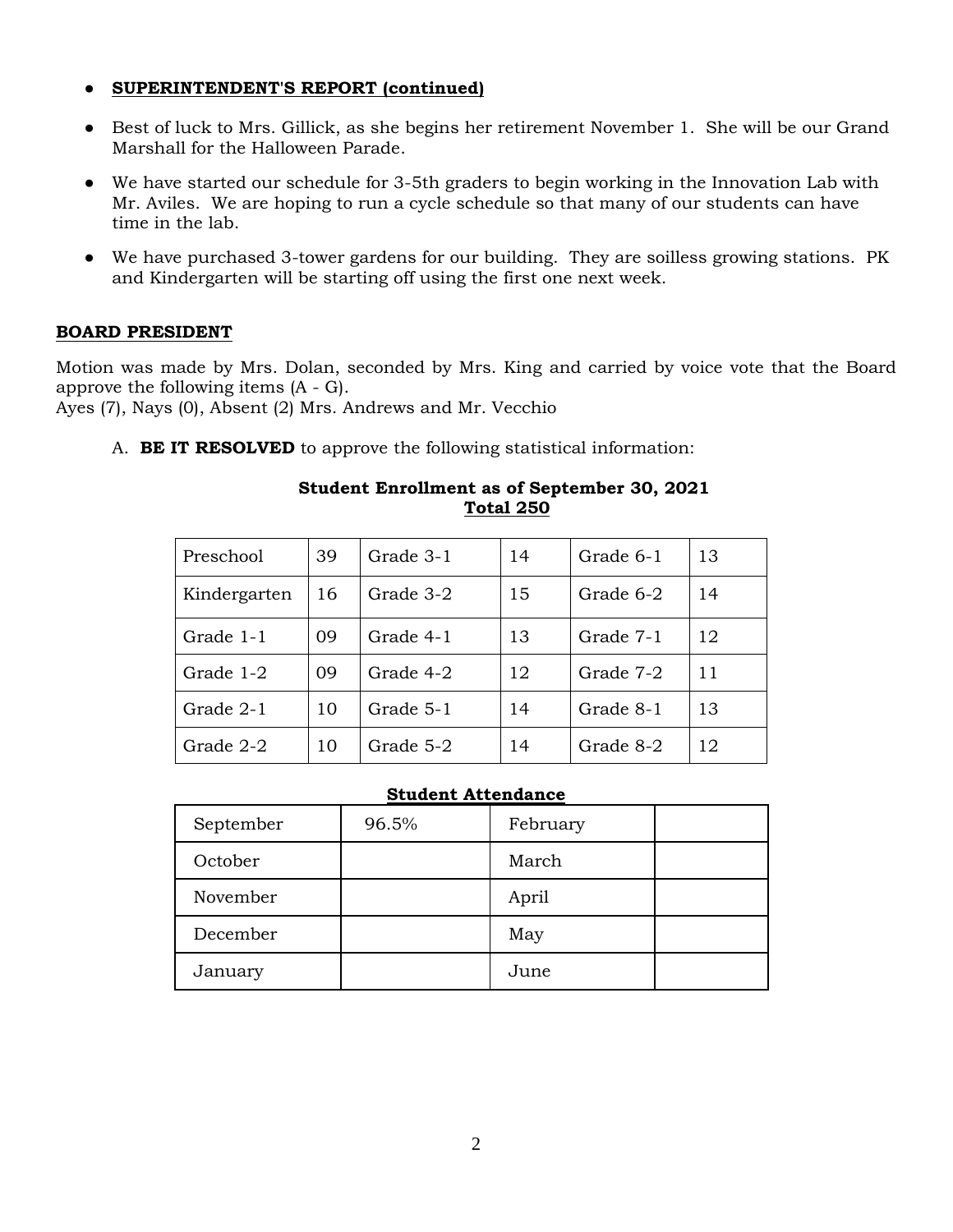#### **BOARD PRESIDENT (continued)**

A. **BE IT RESOLVED** to approve the following statistical information (continued):

| September | 89.0% | February |  |
|-----------|-------|----------|--|
| October   |       | March    |  |
| November  |       | April    |  |
| December  |       | May      |  |
| January   |       | June     |  |

**Staff Attendance**

- B. Harassment Intimidation and Bullying: **BE IT RESOLVED** to (affirm, deny or modify) the HIB Form as presented by Mrs. Jessica Alfone.
- C. **BE IT RESOLVED** to approve the following security drills: Fire Drill – September 21, 2021 at 8:45 a.m. Security Drill - Tabletop – September 14, 2021 at 11:00 a.m.
- D. Upon the recommendation of the Superintendent, **BE IT RESOLVED** to approve the Health and Safety Evaluation of School Building Checklist Statement of Assurance for the School Year 2021-2022.
- E. **BE IT RESOLVED** to approve the Standing Orders from Dr. Morgan for Monmouth Beach School District for the 2021-2022 school year.
- F. **BE IT RESOLVED** to approve the Monmouth Beach School Guidance for Virtual or Remote Instructional Plan Attestation for the 2021-2022 school year.
- G. **BE IT RESOLVED** to approve the Nursing Services Plan for the 2021-2022 school year.

# **PTO PRESENTATION – Caroline Quattrochi**

There was no presentation.

# **PUBLIC DISCUSSION**

In compliance with Open Public Meetings Act PL 1975, Chapter 10:4-12 subsection b, - A public body may exclude the public only from that portion of a meeting at which the public body discusses any matter involving the employment, appointment, termination of employment, terms and conditions of employment evaluation of the performance of promotion or discipline of any specific prospective public officer or employees or current public offer or employee employed or appointed by the public body, unless all the individual employees or appointees whose rights could be adversely affected request in writing that such matter or matters be discussed at a public meeting. As per Board Bylaws, 0167, public participation in Board Meetings, such remarks are to be limited to five minutes duration. The Board of Education, though affording the opportunity for members of the public to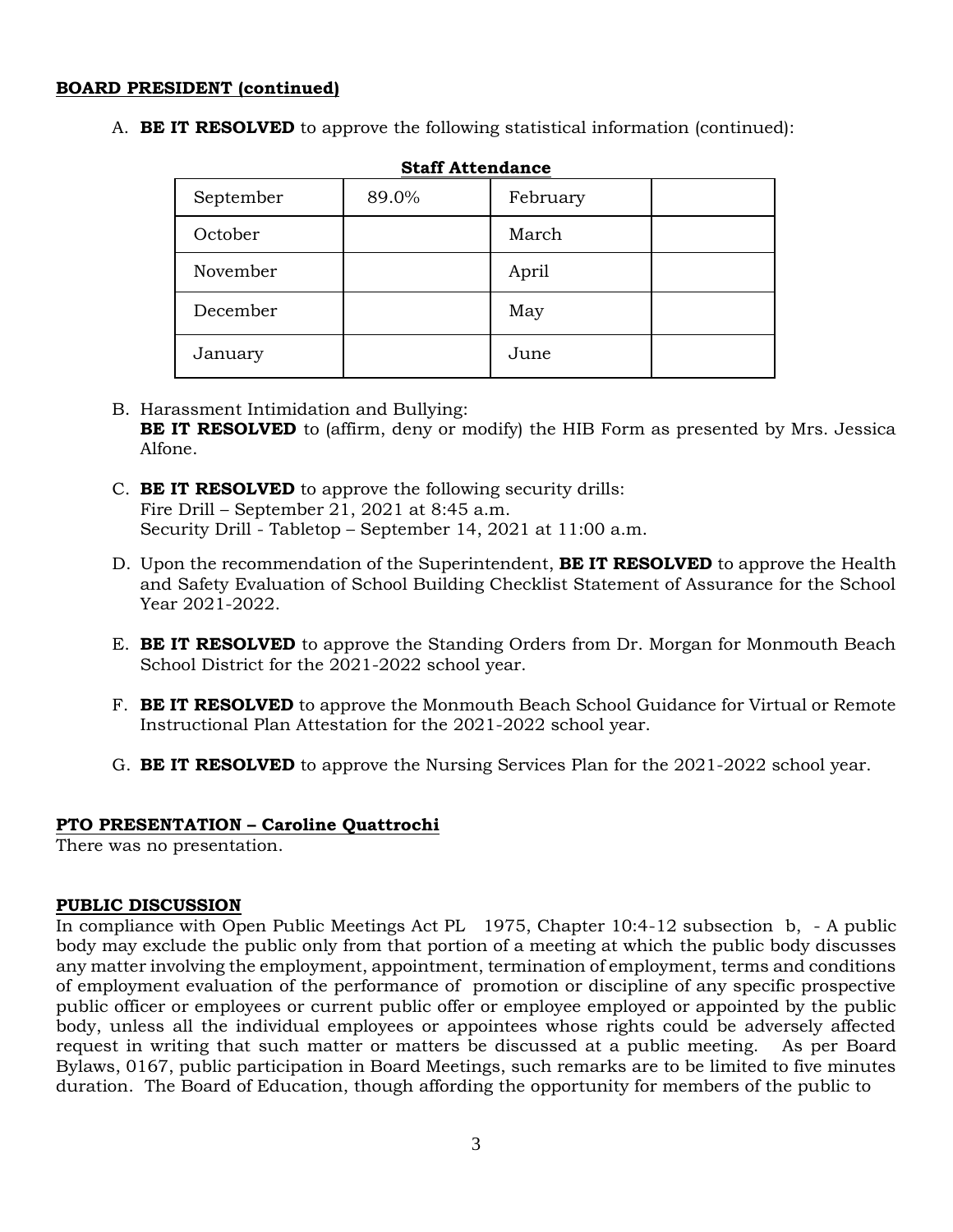### **PUBLIC DISCUSSION (continued)**

comment will not engage and/or make remarks concerning matters of student confidentiality and/or matters of personnel wherein employees of the District have not been given notice of the Board's intent to discuss their terms and conditions of employment. Members of the public are reminded that though they are afforded the opportunity to address the Board, they are not given license to violate the laws of slander. Comments made by members of the public that are not in keeping with the orderly conduct of a public meeting will be asked to yield the floor and if they fail to do so may be subject to charges under New Jersey statutes associated with disruption of a public meeting.

### **FINANCE**

Chair: Ken Marowitz Vincent Sasso, Joseph Vecchio, Boyd Decker

Motion was made by Mr. Marowitz, seconded by Mrs. King and carried by roll call vote that the Board approve the following item (A).

Ayes (7), Nays (0), Absent (2) Mrs. Andrews and Mr. Vecchio

- A. **BE IT RESOLVED** to approve the following financial reports;
	- September October 2021 Bill List in the amount of \$299,149.28
	- Payroll Gross total for September 2021 in the amount of  $$ 335,949.35$ Report of Board Secretary - August - Report Fund 10 - \$1,858,044.81 Fund 20 - \$ 0.00 Fund 40 - \$ 0.00 Capital Reserve \$ 242,285.80 Maintenance Res \$ 355,246.08 Emergency Reserve  $\$\ 10,207.23$
	- Monthly transfer reports for August, 2021. *(Attachment 1)*
	- Pursuant to NJAC 6:120-2.13(d), I certify as of August 31, 2021 no budgetary line item account has been over expended in violation of NJAC 6:20-22.13 (ad). I hereby certify that all of the above information is correct.

● Board Certification: Pursuant to NJAC 6:20-2.3 (e), we certify that as of August 31, 2021, after review of the Secretary's Monthly Report and upon consultation with the appropriate district officials, that to the best of our knowledge, no major account or fund has been over expended in violation of NJAC 6A:23A-22.13(b) and that sufficient funds are available to meet the district's financial obligations for the remainder of the fiscal year.

Motion was made by Mr. Marowitz, seconded by Mrs. King and carried by roll call vote that the Board approve the following item (B).

Ayes (7), Nays (0), Absent (2) Mrs. Andrews and Mr. Vecchio

B. **BE IT RESOLVED** to approve the following preschool tuition contract with Monmouth Beach School in the amount of \$7,200.00 per student for the 2021-2022 school year: CK.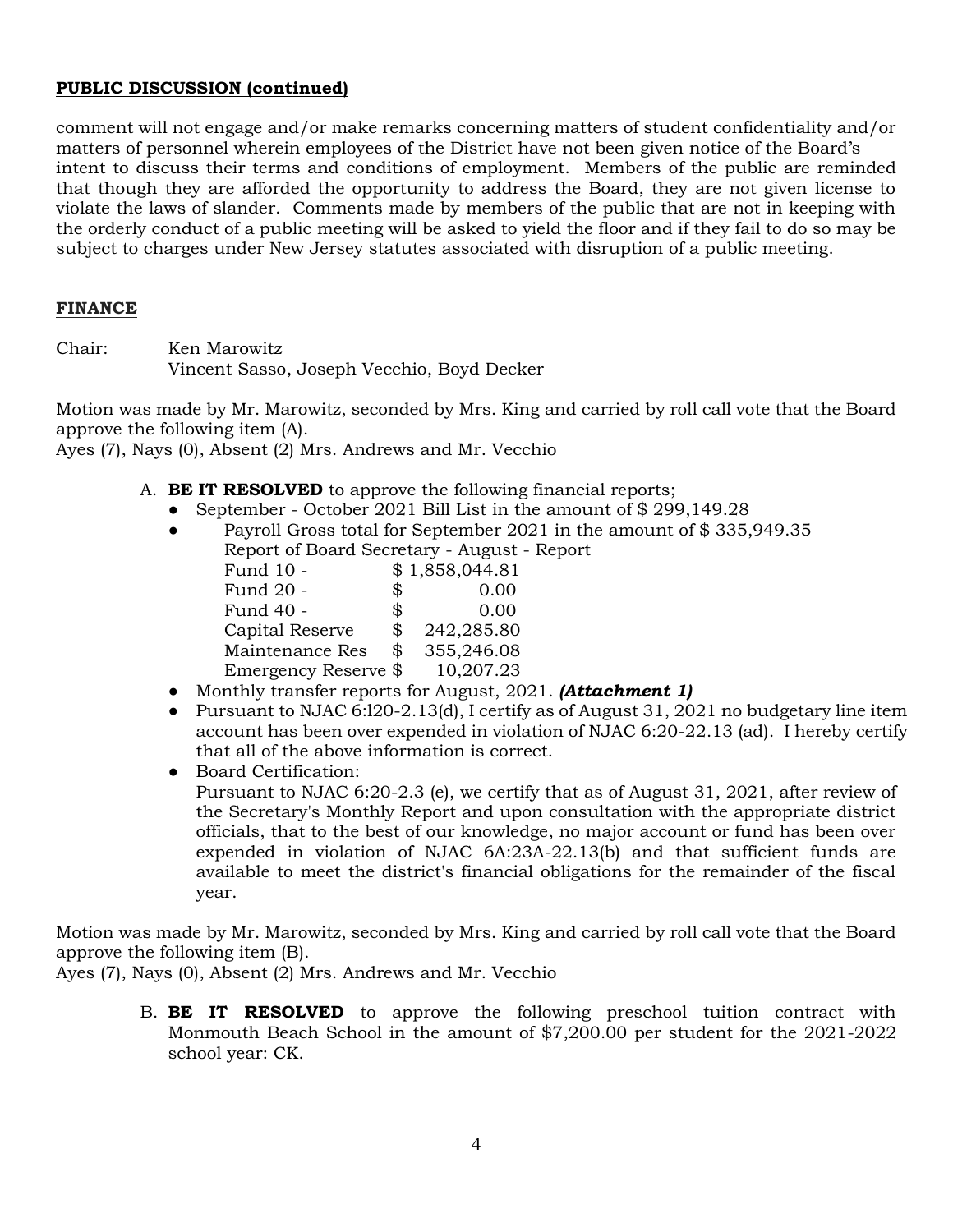### **FINANCE (continued)**

Motion was made by Mr. Marowitz, seconded by Mrs. King and carried by roll call vote that the Board approve the following item (C). Ayes (7), Nays (0), Absent (2) Mrs. Andrews and Mr. Vecchio

- - C. **BE IT RESOLVED** to approve the tuition reimbursement of Jessica L. Alfone for the Fall Semester credits at the University of South Carolina, Course Title - Application of Educational Research, at a cost of \$1,974.75 per the Superintendent's approved contract.

#### **PERSONNEL**

Chair: Barbara Kay Melanie Andrews, Chris Dudick, Aleksandra King

Motion was made by Mrs. Kay, seconded by Mrs. King and carried by roll call vote that the Board approve the following item (A).

Ayes (7), Nays (0), Absent (2) Mrs. Andrews and Mr. Vecchio

A. **BE IT RESOLVED** to approve Rianne Bowlby to begin her maternity leave on Friday, October 22, 2021, taking 79 sick days per her doctor's orders and then begin 12 weeks under the NJ Family Leave Act on February 28, 2022 through May 13, 2022.

Motion was made by Mrs. Kay, seconded by Mrs. King and carried by roll call vote that the Board approve the following item (B).

Ayes (7), Nays (0), Absent (2) Mrs. Andrews and Mr. Vecchio

B. **BE IT RESOLVED** to approve an increase for the Substitute Nurse Pay from \$150 per diem to \$250 per diem for the remainder of the 2021-2022 school year.

Motion was made by Mrs. Kay, seconded by Mrs. King and carried by roll call vote that the Board approve the following item (C).

Ayes (7), Nays (0), Absent (2) Mrs. Andrews and Mr. Vecchio

C. **BE IT RESOLVED** to approve Taylor Bell as a Long Term Leave Replacement for third grade at a rate of \$125 per diem, start date TBD (pending release from previous district) through May 13, 2022.

# **CURRICULUM AND INSTRUCTION**

Chair: Chris Dudick Barbara Kay, Melanie Andrews, Aleksandra King

Motion was made by Mr. Dudick, seconded by Mrs. King and carried by roll call vote that the Board approve the following item (A)

Ayes (7), Nays (0), Absent (2) Mrs. Andrews and Mr. Vecchio

- A. **BE IT RESOLVED** to approve the following workshops:
	- Emily Rossi to attend the NJMEA State Music Conference on February 24, 2022 through February 26, 2022 at a cost of \$180.00.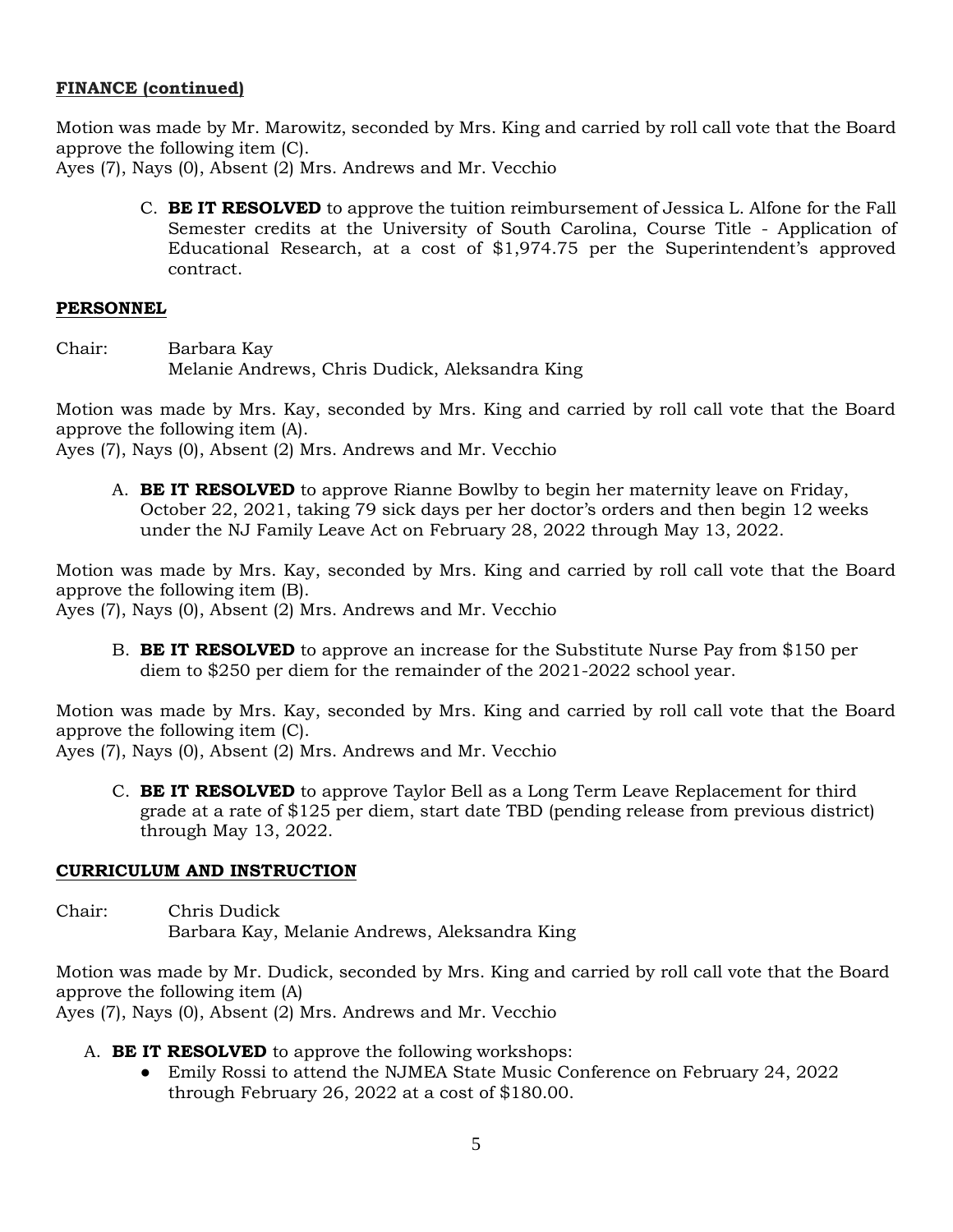### **CURRICULUM AND INSTRUCTION (continued)**

- A. **BE IT RESOLVED** to approve the following workshops (continued):
	- Amanda Mergner to attend the NJDOE Learning Acceleration Overview on October 5, 2021 at no cost to the district.
	- Amanda Mergner to attend Legal One Legally Compliant IEP's on October 19, 2021 at a cost of \$125.00.
	- Courtney MacKay to attend Legal One Anti Bullying Specialist Certificate Program on October 12, 2021 - October 15, 2021 at a cost of \$500.00.
	- Courtney MacKay to attend Kids Yoga/Mindfulness workshop on October 23 and October 24, 2021 at a cost of \$350.00.

Motion was made by Mr. Dudick, seconded by Mrs. King and carried by roll call vote that the Board approve the following item (B)

Ayes (7), Nays (0), Absent (2) Mrs. Andrews and Mr. Vecchio

B. **BE IT RESOLVED** to approve/ratify the contract between Reading Writing Project Network and Monmouth Beach Board of Education for professional development services to be rendered by the Network to the district on September 14, 2021, September 21, 2021, and September 28, 2021 at a cost of \$9,000.00.

# **BUILDING AND GROUNDS**

Chair: Vincent Sasso Ken Marowitz, Boyd Decker, Joseph Vecchio

# **POLICY**

Chair: Melanie Andrews

Motion was made by Mrs. King, seconded by Mr. Decker and carried by voice vote that the Board approve the following item (A).

Ayes (7), Nays (0), Absent (2) Mrs. Andrews and Mr. Vecchio

A. **BE IT RESOLVED** to approve the second read of the following policies:

| P2422             | Comprehensive Health and PE(R)                                  |
|-------------------|-----------------------------------------------------------------|
| P <sub>2476</sub> | Surrogate Parents and Resource Family Parents ®                 |
| P5111             | Eligibility of Resident/Non-Resident Students ®                 |
| P <sub>5116</sub> | Education of Homeless Children(R)                               |
| P7432             | Eye Protection $(R)$                                            |
| P8420             | Emergency Crisis Situation(R)                                   |
| P8540             | School Nutrition Program(R)                                     |
| P8600             | Student Transportation(R)                                       |
| P6115.01          | Federal Awards/Funds Internal Controls-Allowability of Costs(N) |
| P6115.02          | Federal Awards/Funds Internal Controls-Mandatory Disclosures(N) |
| P6115.03          | Federal Awards/Funds Internal Controls-Conflicts of Interest(N) |
| P6311             | Contracts for Goods or Services Funded by Federal Grants(R)     |
| P1648.11          | The Road Forward-Health and Safety(N)                           |
| <b>DE111 E</b>    | $Drosophool$ $Drogrom$ $Enrollmont$ $Drogoldura$                |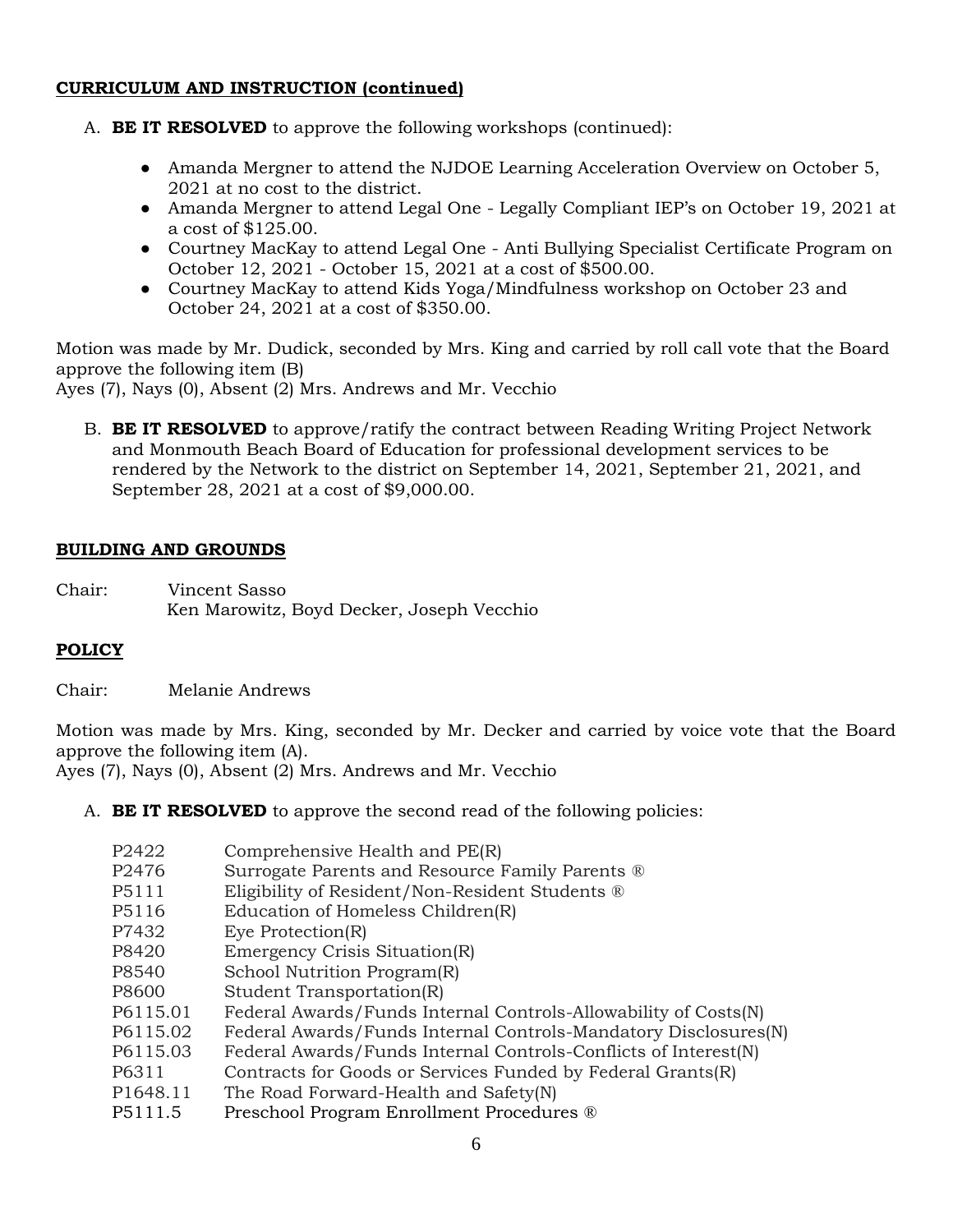# **POLICY (continued)**

Motion was made by Mrs. King, seconded by Mr. Decker and carried by voice vote that the Board approve the following item (B).

Ayes (7), Nays (0), Absent (2) Mrs. Andrews and Mr. Vecchio

B. **BE IT RESOLVED** to approve the first read of the following policies:

| P1644.14 | School Employee Vaccination Requirements New               |
|----------|------------------------------------------------------------|
| P1648.14 | Safety Plan for Healthcare Settings in School Building New |
| P2425    | Emergency Virtual Instruction Program New                  |
|          | P & R 5751 Sexual Harassment of Students (Revised)         |

# **GENERAL ITEMS**

A. The next Board of Education meeting is scheduled for November 23, 2021.

Motion was made by Mrs. Dolan, seconded by Mrs. King and carried by voice vote that the Board approve the following item (B).

Ayes (7), Nays (0), Absent (2) Mrs. Andrews and Mr. Vecchio

B. **BE IT RESOLVED** to approve the attached Boys and Girls Basketball schedule for the 2021-2022 school year: Games start at 3:45

December 9 Fair Haven: Boys @ MB, Girls @ Fair Haven December 15 Tinton Falls: Boys @ MB, Girls @ Tinton Falls December 16 Oceanport: Boys @ Oceanport, Girls @ MB December 21 Shrewsbury: Boys @ Shrewsbury, Girls @ MB January 5 Fair Haven: Boys @ Fair Haven, Girls @ MB January 6 Rumson: Boys @ MB, Girls @ Rumson January 11 Shrewsbury: Boys @ MB, Girls @ Shrewsbury January 19 Oceanport: Boys @ MB, Girls @ Oceanport January 20 Little Silver: Boys @ Little Silver, Girls at MB January 25 Eatontown: Boys @ MB, Girls @ Eatontown January 27 Rumson: Boys @ Rumson, Girls @ MB January 31 Tinton Falls: Boys @ Tinton Falls, Girls @ MB February 2 WLB: Boys @ MB, Girls @ WLB February 3 Eatontown: Boys @ Eatontown, Girls @ MB February 10 Little Silver: Boys @ MB, Girls @ Little Silver February 16 WLB: Boys @ WLB, Girls @ MB